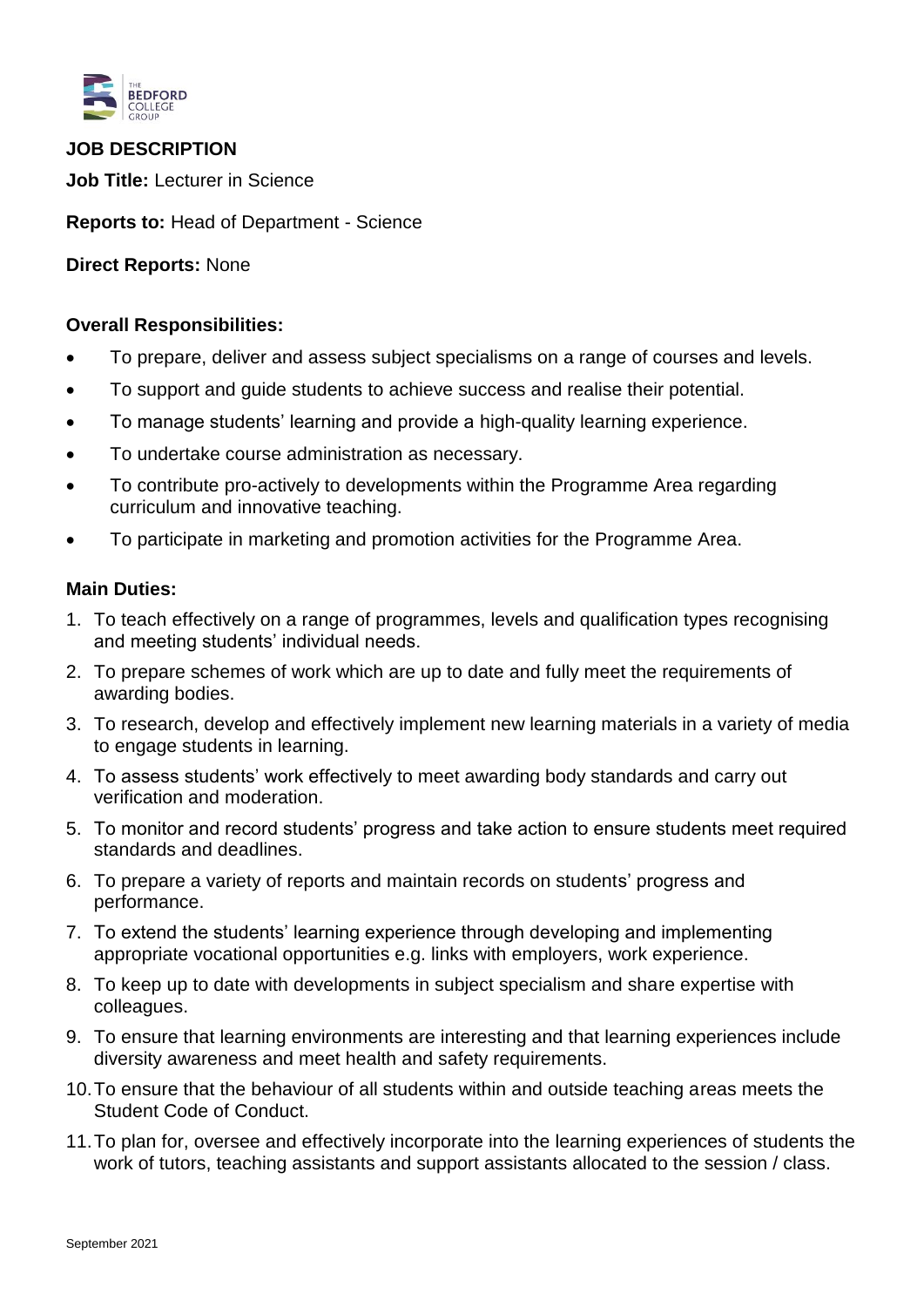

- 12.To complete accurately and to required deadlines a range of administrative tasks relating to students and courses, including registers, enrolments, withdrawals and transfers to meet funding requirements.
- 13.To participate in and contribute effectively to course team meetings.
- 14.To implement quality processes effectively and to deadlines for all teaching programmes including organising student focus groups, students' participation in surveys and contributing effectively to course reviews as may be requested.
- 15.To take part in marketing and promotion activities including Open Days, parents' evenings, taster days and careers conventions.
- 16.To interview potential students to ensure entry requirements are met and carry out assessments as necessary.
- 17.To contribute effectively to curriculum development and to the development of new courses and programmes to meet funding priorities.
- 18.To be aware of and implement the statutory requirements for promoting and safeguarding the welfare of children and young people in the area and in College.
- 19.To carry out effectively any other associated duties as requested by the Assistant Director or Centre Director.

#### **Statutory duties:**

## • **Safeguarding**

To be responsible for promoting and safeguarding the welfare of children, young people and vulnerable adults and for raising any concerns in line with College procedures.

## • **Equality and Diversity**

To be responsible for promoting equality and diversity in line with College procedures.

#### • **Health and Safety**

To be responsible for following health and safety requirements in line with College policy and procedures.

#### • **Training and development**

To participate proactively in training and development including qualification development required in the job role.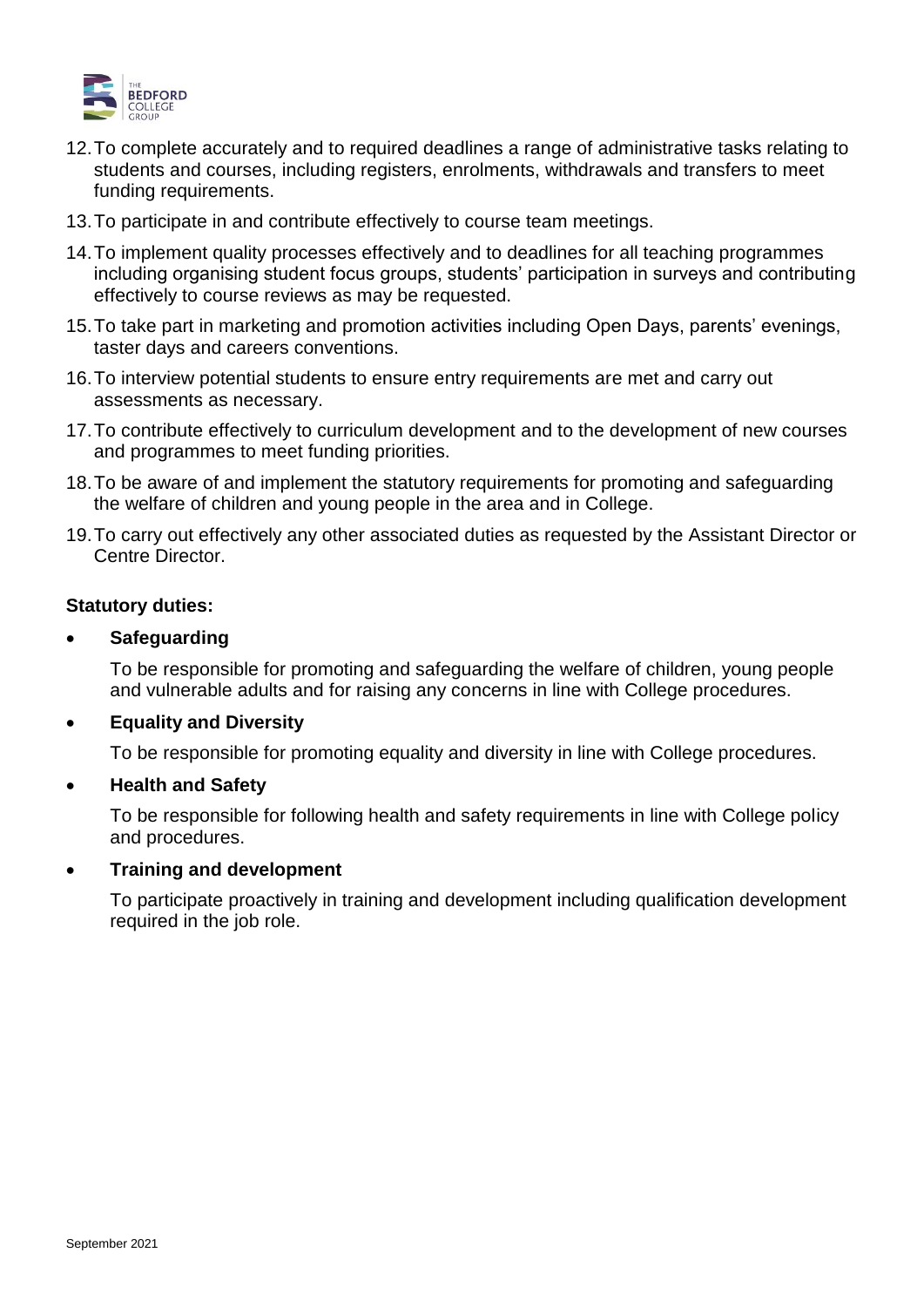

# PERSON SPECIFICATION

## **Job Title: Lecturer in Science**

|                                     | <b>Essential</b>                                                                                                                                                                                                                                                                                                                                                                                                                                                        | <b>Desirable</b>                                                                                                                                                                                                                                                                               |
|-------------------------------------|-------------------------------------------------------------------------------------------------------------------------------------------------------------------------------------------------------------------------------------------------------------------------------------------------------------------------------------------------------------------------------------------------------------------------------------------------------------------------|------------------------------------------------------------------------------------------------------------------------------------------------------------------------------------------------------------------------------------------------------------------------------------------------|
| <b>Qualifications</b><br>/ Training | Degree in an Applied science related topic or<br>considerable work experience in the key subjects<br>Recognised teaching qualification (Cert. Ed or<br>$\bullet$<br>equivalent) or willingness to start this in first year<br>of teaching                                                                                                                                                                                                                               | Masters Degree in an<br>$\bullet$<br>applied science related<br>topic<br>Safeguarding training<br>$\bullet$<br><b>Equality and diversity</b><br>$\bullet$<br>training                                                                                                                          |
|                                     | English and Maths or similar at GCSE grade A-<br>C/9-4 or equivalent                                                                                                                                                                                                                                                                                                                                                                                                    |                                                                                                                                                                                                                                                                                                |
| Knowledge/<br><b>Experience</b>     | Ability to teach a rnage of applied science topics<br>on recognised qualifications.<br>Knowledge of current developments in own<br>specialist area<br>Experience of working effectively with people<br>from diverse backgrounds<br>Experience of working constructively to achieve<br>team objectives and deadlines<br>Evidence of understanding how to promote<br>equality and diversity within the job role<br>Evidence of high performance in previous<br>roles/jobs | Recent experience of<br>teaching and assessing<br>on a range of different<br>levels and courses, and<br>adapting approaches<br>accordingly<br><b>Experience of curriculum</b><br>development<br><b>Experience of working</b><br>$\bullet$<br>effectively in a customer<br>focussed environment |
| <b>Skills/Abilities</b>             | • Ability to work in line with the college values.                                                                                                                                                                                                                                                                                                                                                                                                                      |                                                                                                                                                                                                                                                                                                |
|                                     | • Ability to make a positive contribution to the team,<br>valuing and respecting others' expertise and<br>contribution<br>• Ability to promote our excellent reputation and<br>carry out our business appropriately and<br>professionally at all times                                                                                                                                                                                                                  |                                                                                                                                                                                                                                                                                                |
|                                     | • Ability to communicate effectively and confidently<br>face to face, on the telephone and in writing<br>• Ability consistently to support a high-quality<br>learning experience for all students                                                                                                                                                                                                                                                                       |                                                                                                                                                                                                                                                                                                |
|                                     | Ability consistently to create a welcoming and<br>supportive environment for students and/or<br>customers                                                                                                                                                                                                                                                                                                                                                               |                                                                                                                                                                                                                                                                                                |
|                                     | Ability to demonstrate excellent organisational<br>skills and work effectively to deadlines                                                                                                                                                                                                                                                                                                                                                                             |                                                                                                                                                                                                                                                                                                |